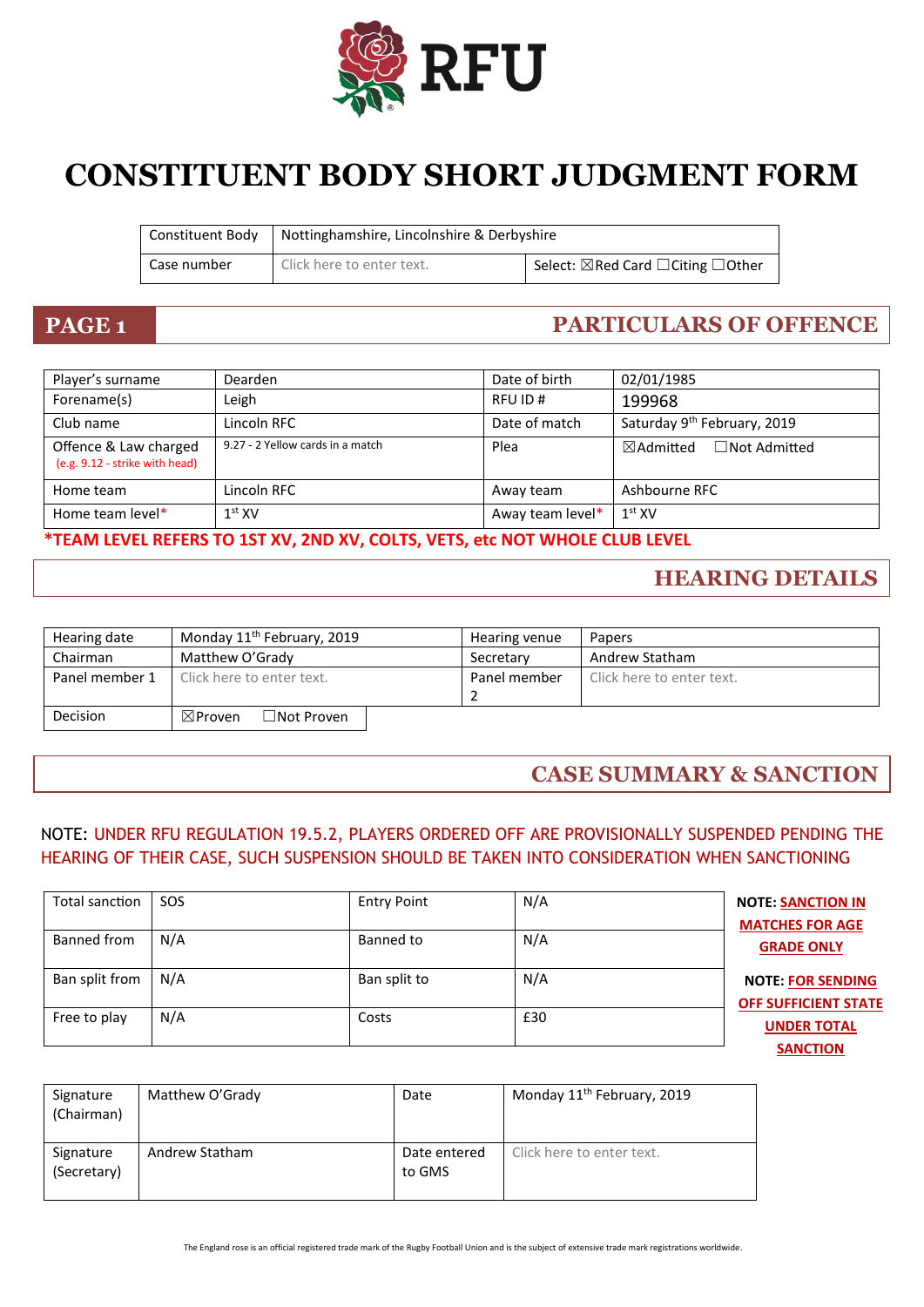# **PAGE 2 ASSESSMENT OF OFFENCE (REGULATION 19.11.8)**

| PLEASE TICK APPROPRIATE BOX:<br>⊠Intentional/deliberate 19.11.8(a)<br>□Reckless 19.11.8(b) |                                        |  |
|--------------------------------------------------------------------------------------------|----------------------------------------|--|
| Gravity of player's actions 19.11.8(c)                                                     | Nature of actions 19.11.8(d)           |  |
| Two technical yellow cards                                                                 | N/A                                    |  |
| Existence of provocation 19.11.8(e)                                                        | Whether player retaliated 19.11.8(f)   |  |
| N/A                                                                                        | N/A                                    |  |
| Self-defence 19.11.8(g)                                                                    | Effect on victim 19.11.8(h)            |  |
| N/A                                                                                        | N/A                                    |  |
| Effect on match 19.11.8(i)                                                                 | Vulnerability of victim 19.11.8(j)     |  |
| N/A                                                                                        | N/A                                    |  |
| Level of participation/premeditation 19.11.8(k)                                            | Conduct completed/attempted 19.11.8(L) |  |
| N/A                                                                                        | N/A                                    |  |
| Other features of player's conduct 19.11.8(m)                                              |                                        |  |
| N/A                                                                                        |                                        |  |
| Top end*<br>Entry point number<br>Enter here                                               | Mid-Range Enter here<br>Low End SOS    |  |
|                                                                                            |                                        |  |

**NOTE: STATE NUMBER OF WEEKS OR MATCHES ENTRY POINT FOR OFFENCE – ENTRY POINT IN MATCHES FOR AGE GRADE ONLY**

\*If top end, the Panel should identify an entry point between the top end and the maximum sanction (19.11.9) as set out in Appendix 2

In making the above assessment, the Panel should consider the RFU guidance (Note 2) set out in Appendix 5 (page 366) to Regulation 19. Significant weight should be given to RFU regulation 19.11.8(a), 19.11.8(h) and 19.11.8(i).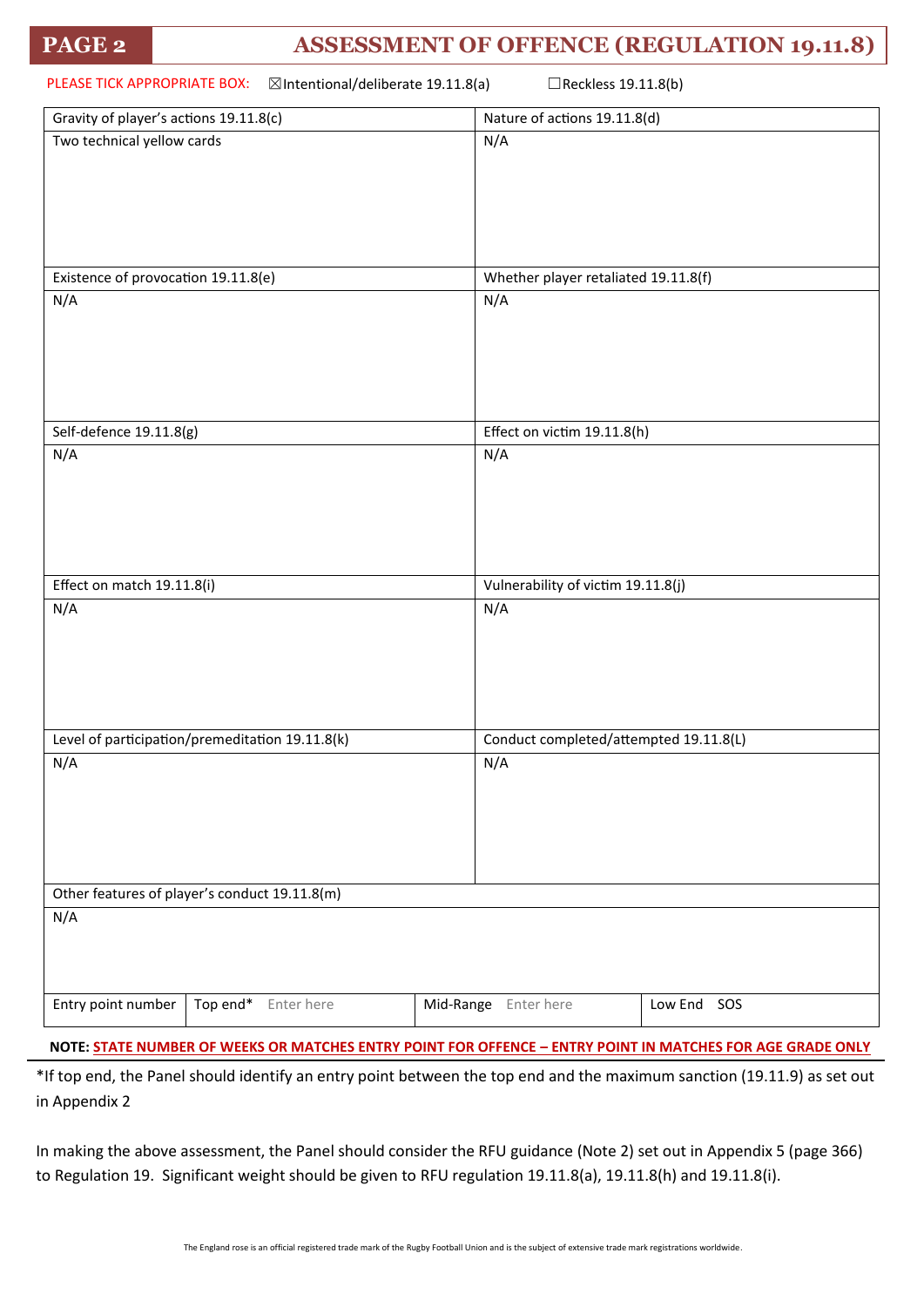Two technical yellow cards

### **AGGRAVATING FACTORS (REGULATION 19.11.10)**

Player's status as an offender of the Laws of the game 19.11.10(a)

N/A

Need for deterrent 19.11.10(b)

N/A

Any other off-field aggravating factors 19.11.10(c)

N/A

N/A

Number added on: **N/A** NOTE: AGGRAVATING IN MATCHES FOR AGE GRADE ONLY